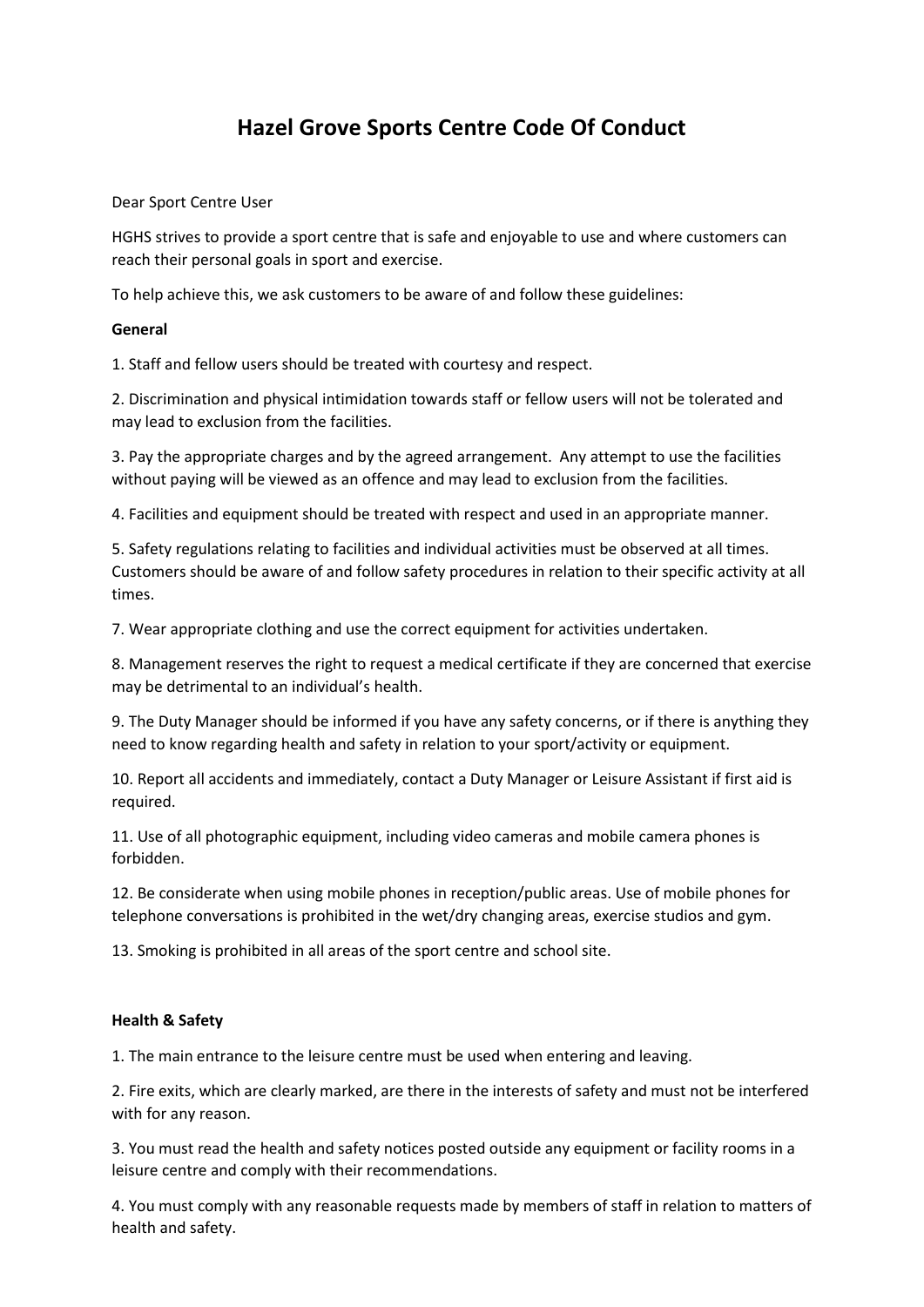### **Studio Classes**

1. Occasionally, class timetables and instructors are subject to change without notice.

2. You must register at reception before the start of a class. Failure to do so will affect recorded attendance and jeopardise the continuation of the class and may result in entry to the class being refused.

3. You are requested not to open the doors while a class is in progress, as this may interfere with the operation of the air-conditioning system and disrupt other participants.

4. In order to avoid disturbing classes, you are requested to arrive in good time. Admission may be refused to late arrivals.

5. Where, in the opinion of an instructor, a class is overcrowded, the instructor may restrict the number of attendees in the class.

6. An instructor may, at any time, ask you to leave a class if you are jeopardising the safety or enjoyment of others.

7. Use of mobile phones in the studio classes is prohibited.

### **Main Hall & Gymnasium**

- 1. Appropriate, clean, exercise clothing and shoes must be worn while exercising.
- 2. If you use any of the leisure centre equipment, it must be returned at the end of the session.
- 3. Customers must be courteous to other users at all times.
- 4. All spectators are asked to use the balcony.
- 5. No food should be consumed in the hall. All drinks must be in a suitable sports drink container.
- 6. No entry to the hall is permitted before the start of the appropriate session time.
- 7. All booking times are allocated to include set-up time for equipment.
- 8. All facilities must be vacated on time to make sure others are not kept waiting.

9. Make sure all belongings are taken at the end of your activity and that all rubbish is placed in the bins provided.

### **3G Astro Turf Pitch (ATP)**

The following points are **prohibited**, any person found doing the following could be **prosecuted or jeopardise their booking.** 

- Accessing the ATP without prior arrangement and booking via the Sports Centre staff.
- Climbing the ATP fence is prohibited
- Riding bikes or any other transport on the ATP at any time.
- Eating or drinking, other than water, on the pitch.